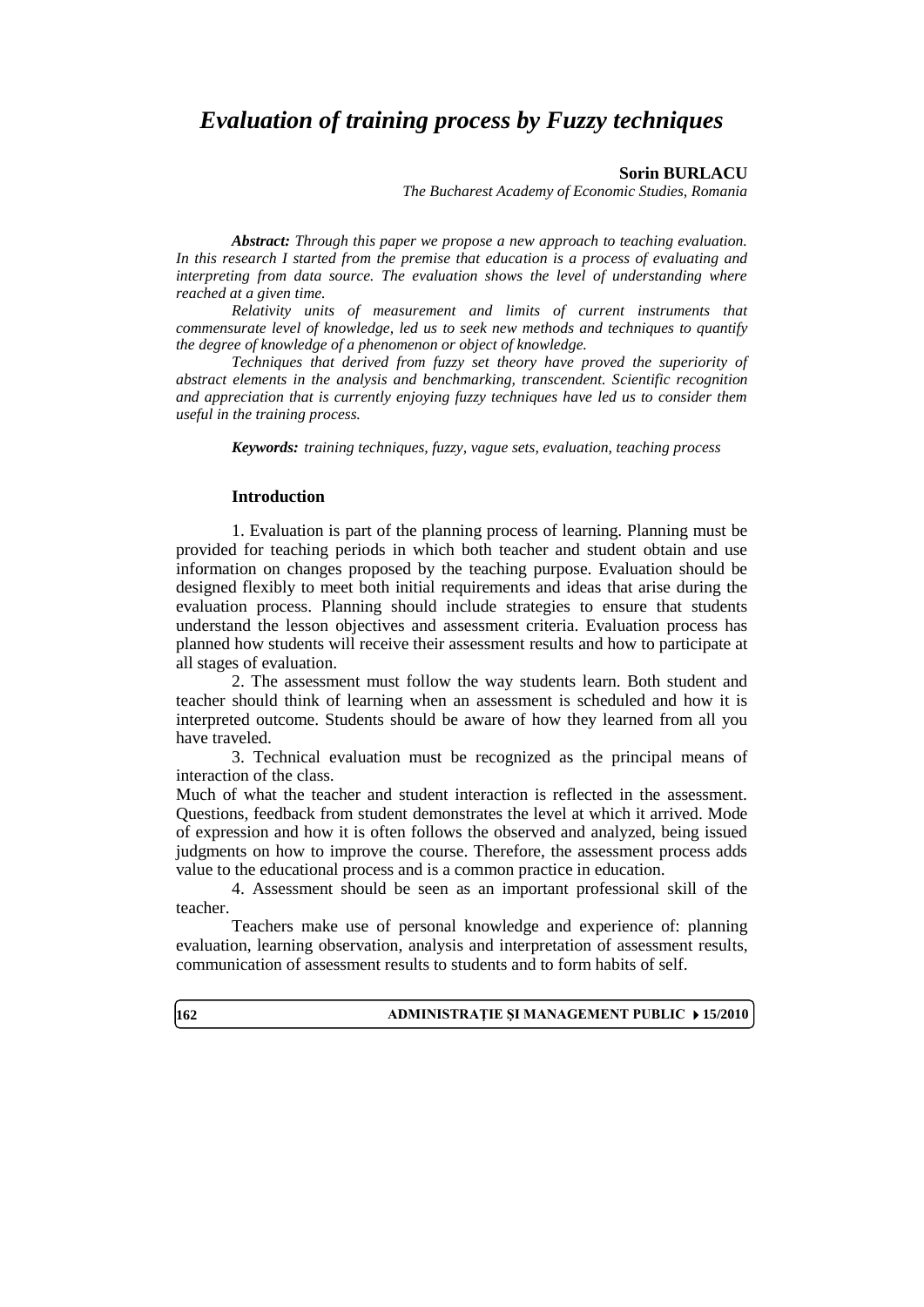#### **Contents**

The literature presents series of algorithms derived from fuzzy set theory. In this paper we have chosen and treated as a mathematical model developed by Professor Radu Ioan Academy of Economic Studies, Managerial and IT disciplines holder of the e-Organization, stating that this algorithm has been tested both theoretically in many graduation papers, theses and articles published in prestigious journals and practical research in national and international contracts.

In short, IT and management work coordinated by Professor Radu stated that based on models developed by R. and subsequently Yagger GD Zimmerman, occurred a series of algorithms developed and widely used especially by Japanese management, decision-making factors that associate membership criteria optimal variant in the interval [2.6].

The value associated with this factor must meet the following rule: if the criterion "j" is, in making the decision, how important criterion "k", then the coefficient associated with membership will have a value of closer to 6 than the corresponding coefficient criterion "k".

Starting from the matrix and the relative consequences of membership coefficient values, these algorithms require completion of a series of sequential steps and application of specific methods in the end that reflects the degree of optimism / pessimism of the decision maker.

*The first step* requires that the relative values of the absolute consequences. This involves generating a matrix, denoted by  $CR=(cr_{ii})$  cu i=1...,n și j=1...,m. A certain element is obtained from the relationship:

$$
Cr_{ij} = \frac{Ca_{ij}}{\sum_{i=1}^{n} Ca_{ij}}\tag{1}
$$

where:

 $\sum_{i=1}$ n

Ca<sub>ij</sub>

i=1

 $Cr_{ij}$  = relative consequence of the alternative decision and the criterion j<br>  $Ca_{ii}$  = absolute consequence of the alternative and criterion j = absolute consequence of the alternative and criterion j

= is the sum of the absolute consequences of alternatives in a given criterion

Formalizing the problem requires the expression of computational algorithms in a form that allows its subsequent formalization by computersupported language. It also aims to ensure the character of generality, to increase the possibility that the software developed to solve any similar problem in terms of parameterization.

*The second stage* involves the calculation of matrix elements supporting Z (N, M). This requires the choice of the criterion of maximum or minimum, which is calculated based on cj, which is most favorable relative consequence of criterion j.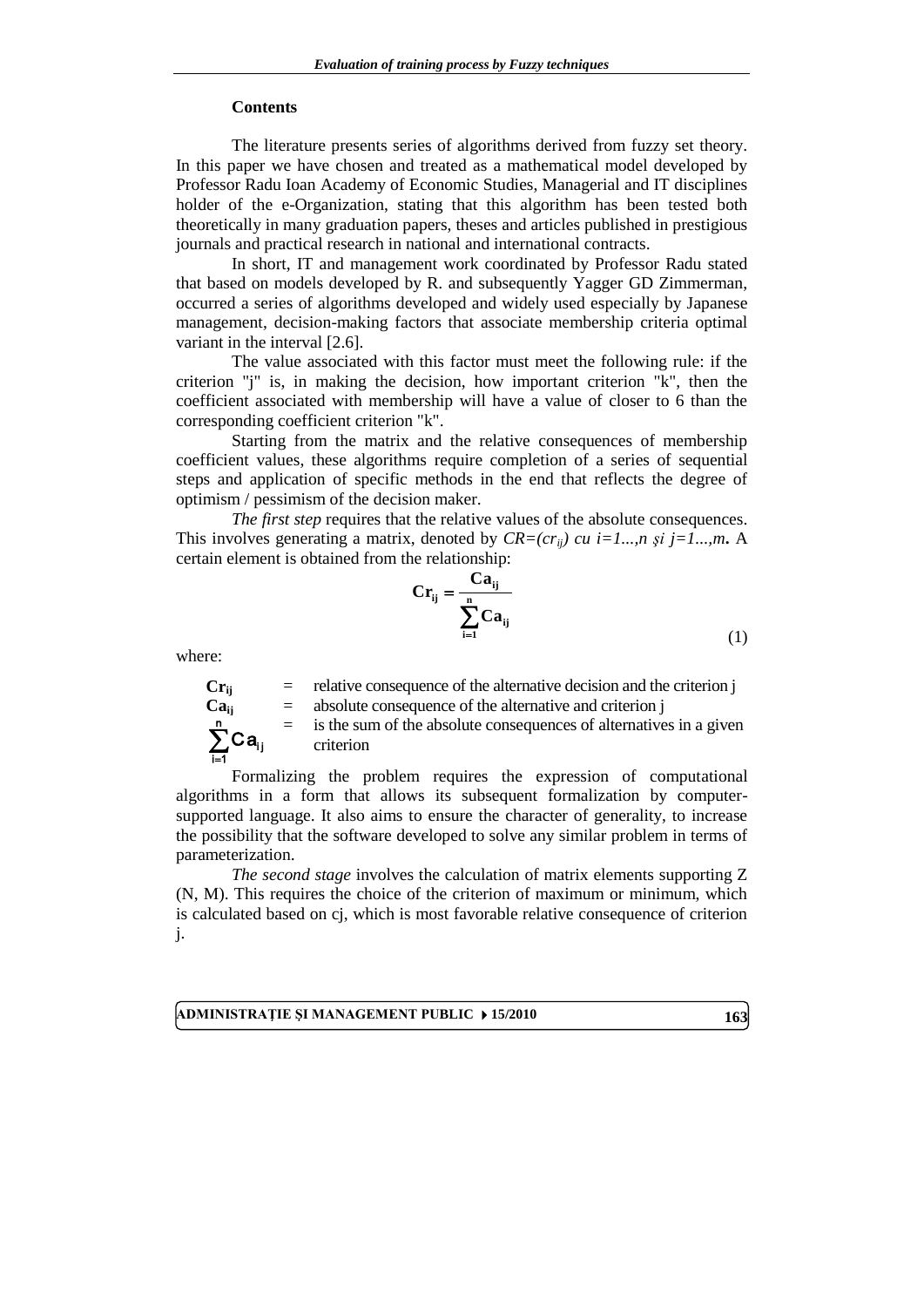- **N** Variable memory, natural value, which means the number of decision alternatives
- **M** Variable memory, natural value, which indicates the number of criteria
- **CA(N,M)** N matrix of the absolute consequences of alternative criteria relative to M
- **K(M)** Vector of coefficients belonging to each criterion in the optimal variant
- **CR(N,M)** Relative incidence matrix
- **S(M)** Vector of absolute values of all the consequences of alternatives for each criterion, amounts necessary to calculate matrix elements of CR (N, M)

In vector CS (M) will hold the most favorable relative consequences for each of the M criteria. Calculation of matrix elements supporting  $Z = (zi)$ , with  $i = 1, n \, j = 1, m$  and is using the expression:

$$
\mathbf{Zij} = \frac{\left| \mathbf{cr}_{ij} - \mathbf{c}_j^* \right|}{\mathbf{c}_j^*}
$$
 (2)

As a consequence of the relatively favorable result means that the lowest relative criterion is the minimum that most if the criterion is maximum.

*The third stage* involves the matrix elements characteristic functions, this matrix CF = (fcij) and with  $i = 1, n \, j = 1, m$ 

A feature according to some criterion fcij associated with alternative i and j is expressed as:

$$
fc_{ij} = e^{-k} j^{z} ij
$$
 (3)

where:

 $kj$  = coefficient assigned to criterion *j*.

*In the fourth stage* is determined the optimal decision-making alternative. It will combine the functions of the characteristic matrix method of making a decision.

In this category of specific methods include:

**a) Pessimistic technique (Abraham Wald),** which is considered the best option to ensure obtaining the maximum benefit when presenting the objective conditions are unfavorable. Mathematically, the optimal choice is determined using the formula:

$$
V optimal = max_i min_j FC_{ij}
$$
 (4)

**b) Optimistic technique** aimed at the best alternative where conditions appear most favorable targets, using the formula: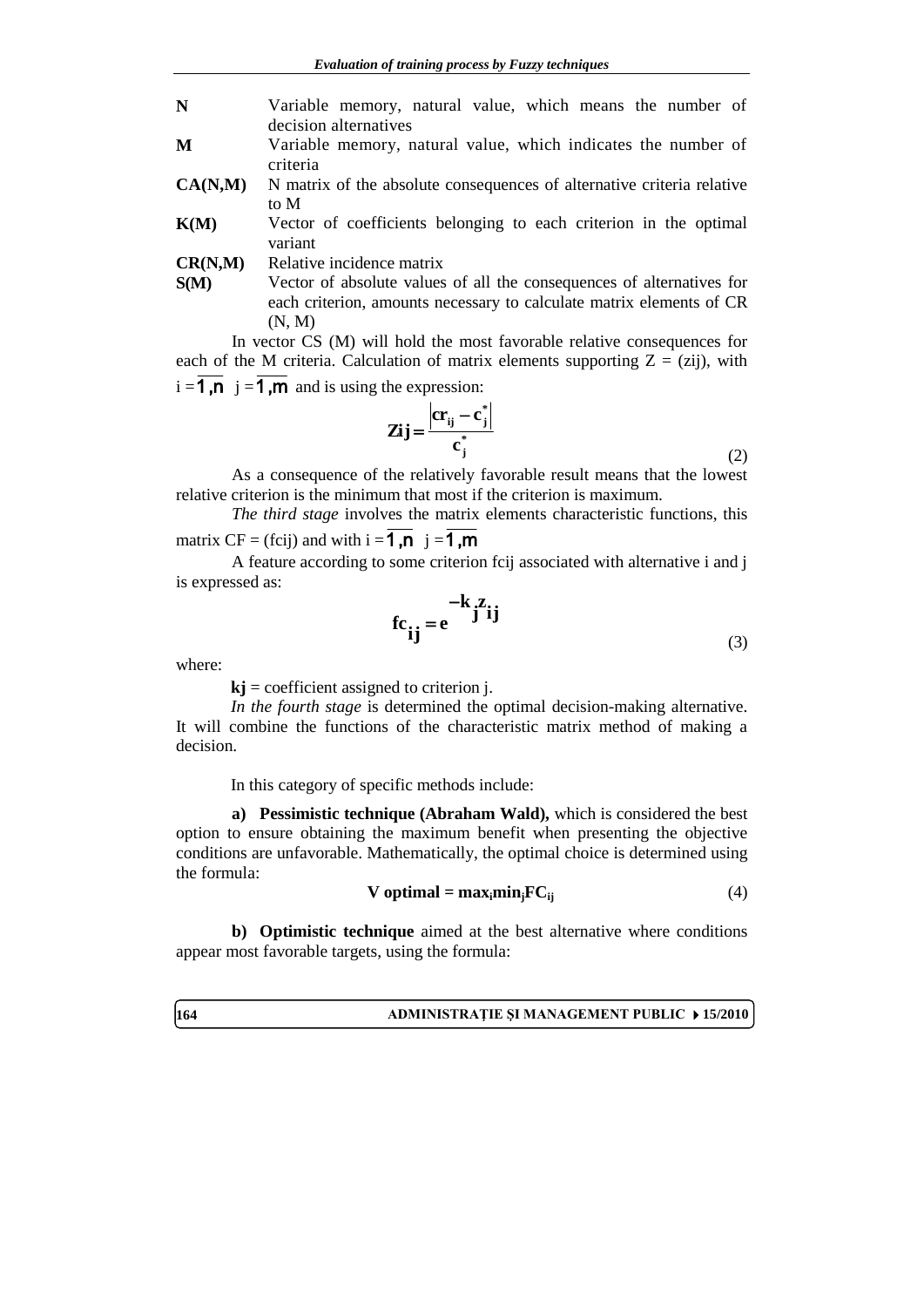$$
V optimal = max_{i} max_{j} FC_{ij}
$$
 (5)

**c) Technical proportionality (Bayes-Laplace)** assumes that each state has the same objective conditions likely to occur and is optimal alternative to the arithmetic mean is most characteristic features. Mathematically, the formula for determining the optimal alternative is:

$$
V_{\text{optimala}} = \max \frac{1}{n} \cdot \sum_{j=1}^{n} FC_{ij}
$$
\n(6)

**d) Technical optimality (Leonid Hurwicz)** is a variant of the pessimistic and optimistic techniques, focusing on introducing a coefficient of optimism  $\alpha$  (0)  $\langle \alpha \langle 1 \rangle$ . Use the formula:

$$
V optimal = max [\alpha \cdot Ai + (1 - \alpha) \cdot ai]
$$
 (7)

where:

**ai** = worst element of the alternative i **Ai** = most favorable element of alternative i

Determine the optimal alternative can be using one of the above methods or by using several methods and classification decision alternatives according to each of them, then the results will be compared. The theory of vague sets given above, the basic concepts are: selection criteria and decision alternatives.

Students are alternatives and the selection criteria decision tasks can be accomplished. Each student is required to fulfill all tasks. How to perform the tasks of evaluation is essential.

Assuming that a student has achieved the following tasks: acquisition of concepts in a limited period of time and integrating them into new contexts, then, for evaluation, you can use traditional methods such as multiple choice test and essay. In Table 1 are the results obtained by students.

|                                |                                            |                                     | Table 1                                       |
|--------------------------------|--------------------------------------------|-------------------------------------|-----------------------------------------------|
| Criteria<br><b>Alternative</b> | <b>Grid points</b><br>obtained in the test | Time for delivery<br>of three tasks | <b>Number of concepts</b><br>re-contextualize |
| <b>Student 1</b>               | 90 points                                  | $90 \text{ min}$                    | 5 concepts                                    |
| <b>Student 2</b>               | 80 points                                  | $110 \text{ min}$                   | 7 concepts                                    |
| <b>Student 3</b>               | 85 points                                  | $75 \text{ min}$                    | 6 concepts                                    |

Note that the results are balanced, each of the students falling within the maximum time considered to be 2 hours and achieving a minimum performance set at 50 grid points and three test concepts / essay. To rank students according to performance, most often used in the formulation of conventions. Thus each task can be marked with a number of conventional points. For example 120 minutes can turn into a conventional point, 100 minutes in two points and so conventional The same concepts can proceed and if placed in new contexts: three integration concepts in the essay - one point, four concepts - 2 points etc. Signifies both the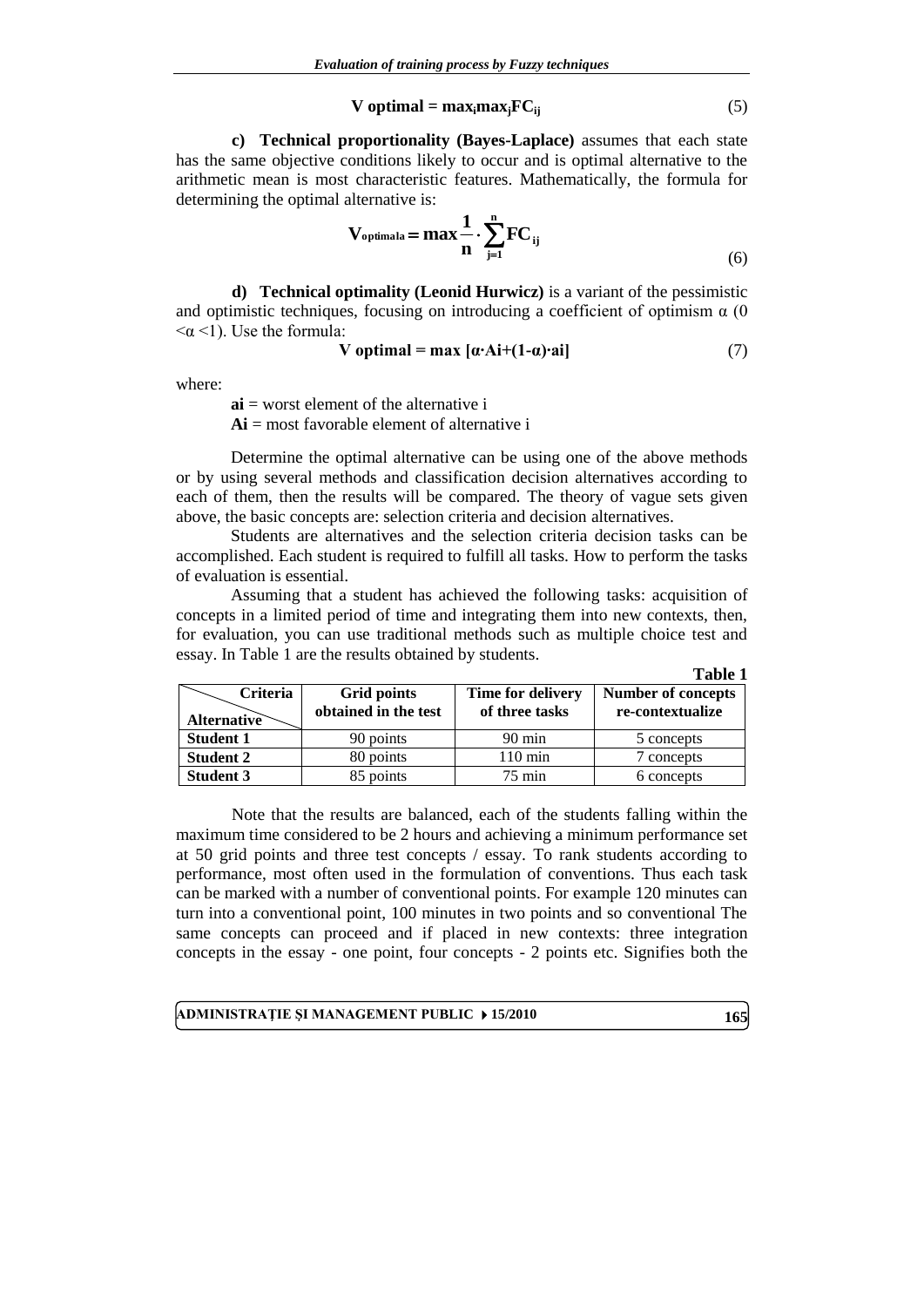number of points obtained in task performance and share tasks in usability evaluation. But just here comes subjectivity. What are those reasons showing how many points to reward Evaluator with each activity. Such situations occur often in practice when a call for tenders and define the criteria or evaluate staff on a score sheet with set arbitrarily. Reasoning based on fuzzy set theory comes to overcome these suspicions. If the first step we identify the input variables at the second step discusses these variables. Because students will be defined not by their natural attributes, but through the selection criteria, these criteria we will comment further.

*The first observation* on the criteria identified in this case study called or generic criteria for quantification is that we need a unit and a scale of values. In most cases, the preferred standard measurement units are: meter length, gram for mass, volume liters or cubic decimetre etc. The fact that there are already instruments for measurement and verification for these units is an advantage. The drawback of these units is that in many situations due to the heterogeneity of the criteria, they differ and can hardly be interchangeable. In the previous example, for the grid points are used: minute for time unit and accepted for contextualization is the number of concepts.

*Another observation* would be generated when all the criteria could be measured quantitatively by the same measure, be it and bad. A constraint in sizing criterion that gove a favorable or unfavorable nature of its decision to the alternative. We believe that a test is positive if the alternative assessment unicriterial decision is made strictly according to its quantitative dimensions. In other words, the more quantitative benchmark size is larger, consider alternative more favorable decisions. Conversely, if a test is negative then the alternative decision criterion is smaller size as we consider alternative more favorable decisions. For example, the score awarded to an assessor criteria grid is considered favorable. Thus, higher the score is greater than consider alternative decision criterion is characterized by more favorable. Project duration of pregnancy is considered a criterion evaluator alternative unfavorable decision task because he wants to achieve in a short time. The period of performance is lower, we will consider alternative decision criterion is characterized by more favorable.

*A third observation* about the nature of the criteria points out that there are criteria that allowed quantification quantitative measurement tool using the same scale of values and, implicitly, the same unit. We believe that these criteria have the same characteristic favorable (or unfavorable) relative to alternative decisions. Yet its influence decision-making in selecting alternative may differ significantly indicating the level of importance given to the evaluator criterion. For example, the assessor may consider the test score scale should have a share of 30% in the final scoring.

*Other observations* about the nature of dependence criteria may be considered an alternative decision criterion, the compulsory or voluntary criteria, implications, or in other criteria, etc. In order not to complicate too many case studies we discuss limited to only three observations on the nature of the criteria: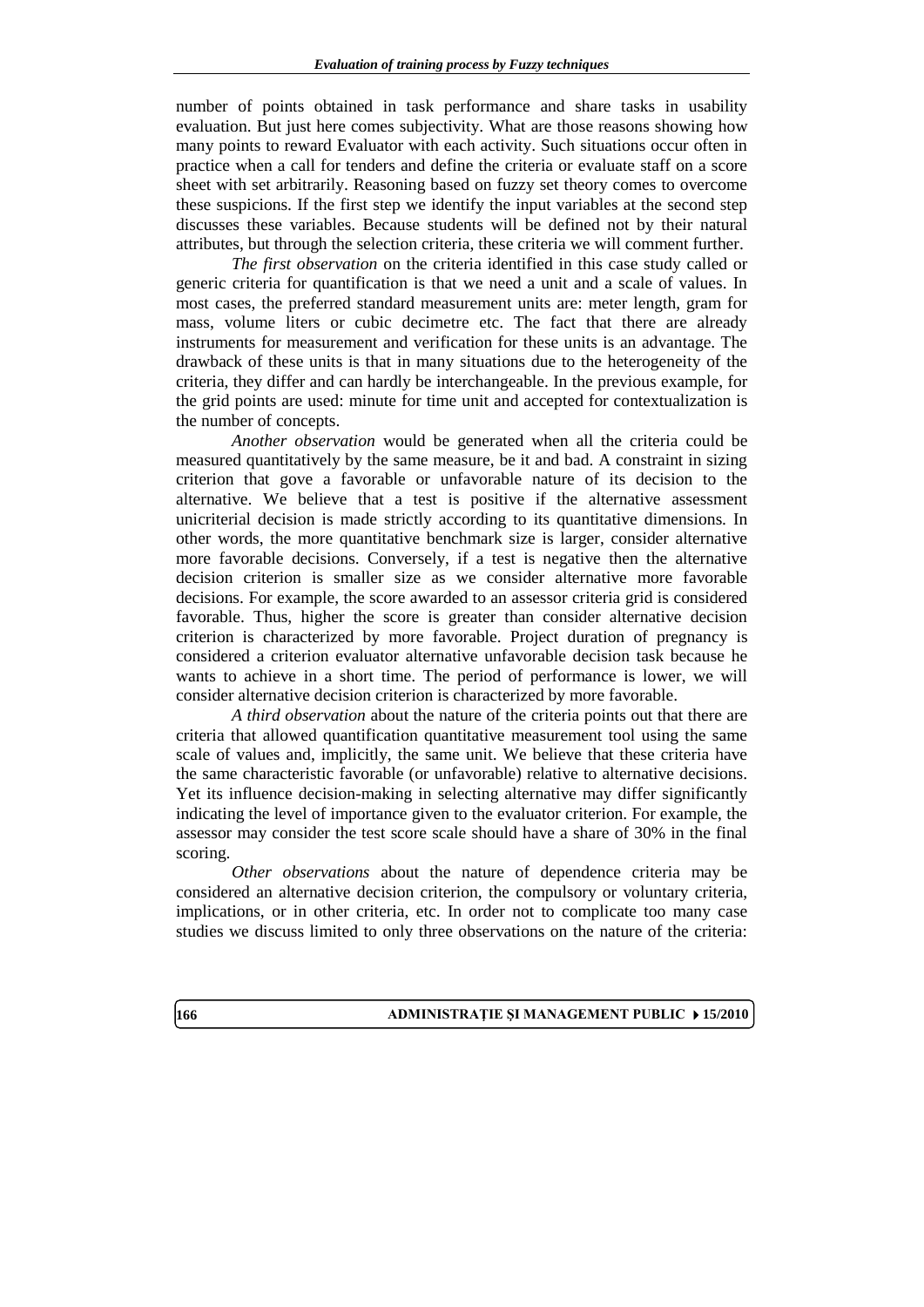| <b>Criterion</b>                          | Weight  | <b>Unit Type</b> | <b>Level of Significance</b><br><b>Criterion</b> | <b>Other</b><br><b>Elements</b> |
|-------------------------------------------|---------|------------------|--------------------------------------------------|---------------------------------|
| 1. Test scores obtained at grid<br>points | points  | Favorable        | 30%                                              |                                 |
| 2. Project duration of the<br>tasks       | minutes | Unfavorable      | 10%                                              |                                 |
| 3. Re-contextualize concepts              | piece   | Favorable        | 60%                                              |                                 |

the unit, the type of criterion (positive or negative) and level of importance. In Table 2 summarizes the debate over the nature of the criteria.

Reviewing the three observations (the number is not exhaustive) criteria on the nature causes us to ways to clarify issues raised.

*The first observation* draws attention to the metrics of quantitative scale allowed for the identification of decision alternatives. Replacing them with conventional units (points) is not recommended because it raises questions about the rationale behind the establishment of weights and ranges used.

Economic and technical literature abounds with recommendations on the characterization of objects of knowledge by sizing their qualitative and not quantitative. For example, profit can be expressed quantitatively as evidenced by the size of conventional units and monetary units. If we inform a person that a company is profit 30 000 monetary units, that person can not decide whether or not to buy shares in this company because the size called quantitative characterizing income subject knowledge is not sufficient to reach a point The rationally.

You will need to communicate to that person and other quantitative dimensions of the objects of knowledge which led to obtaining the results such as turnover or revenue and expenditure, although the quantitative dimension of profit (the result) is obtained from the difference between the two variables. But if we consider a profit function (dependent variable) by two independent variables (turnover and costs) when we seek the outcome of which algorithm to store the knowledge of factors and elements. Putting the two independent variables as a ratio (fraction) give us another image of the object attribute profit by his knowledge, known rate of return.

We believe that the profit rate is an indicator because if that organization issued shares on the stock market, investors may perceive the risk.

Some authors refer to the relationship between two quantitative indicators (one on one effort effects, or vice versa) qualitative indicators. Qualitative indicators are expressed in percentage units and not units. This feature allows us to provide quality indicators with their tasks without the need of conversion.

From Table 1 which includes the selection criteria of trainees will retain only the actual values recorded (Table 3). In the literature these values is called the structure matrix specifying absolute consequences that the matrix can contain only numeric values is necessary to express a numerical scale of the consequences of absolute values.

**ADMINISTRAŢIE ŞI MANAGEMENT PUBLIC 15/2010 167**

**Table 2**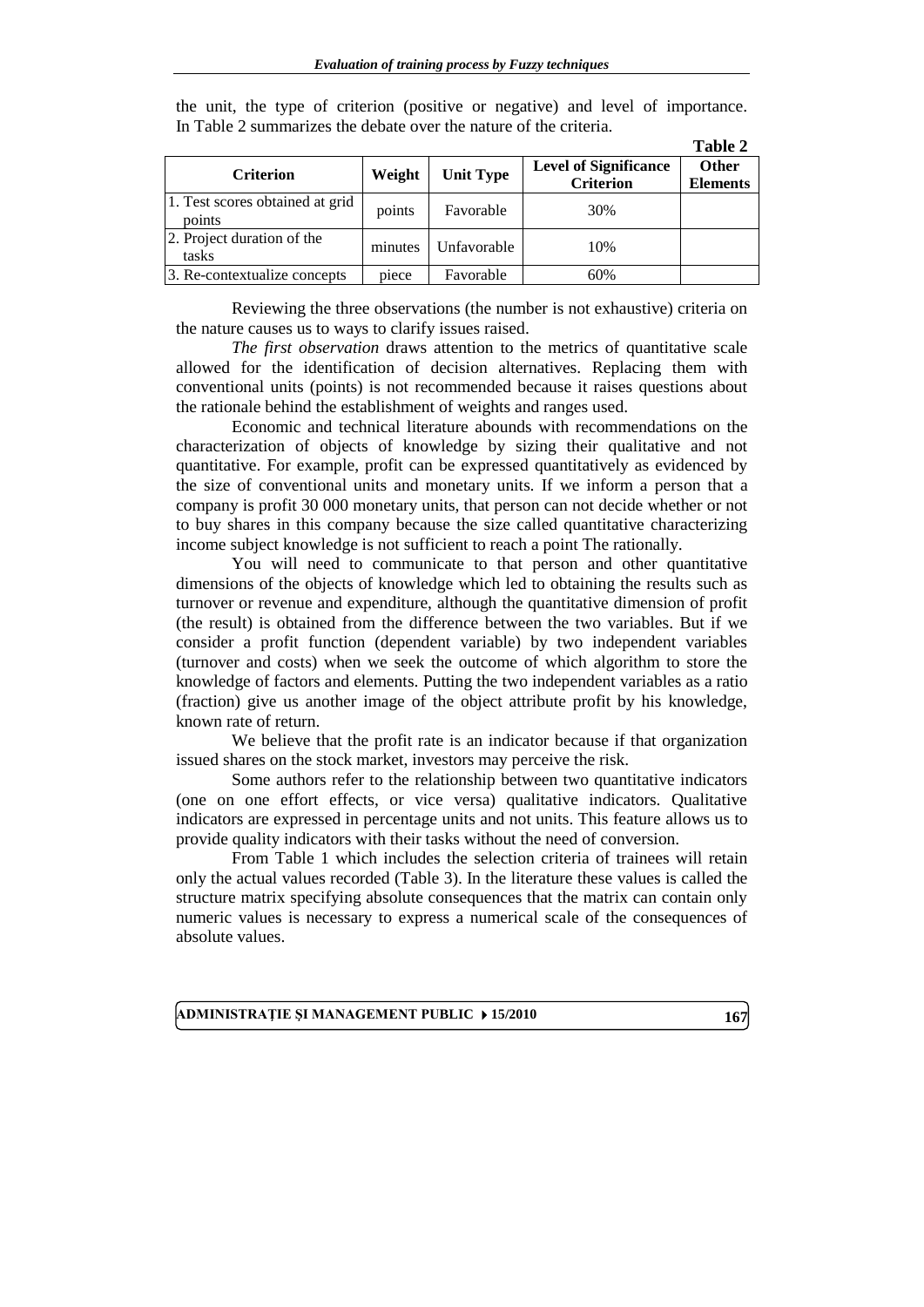|                                |     |                | Table 3        |
|--------------------------------|-----|----------------|----------------|
| Criteria<br><b>Alternative</b> | C1  | C <sub>2</sub> | C <sub>3</sub> |
| A l                            | 90  | 90             |                |
| ΑZ                             | 80  | 110            |                |
| A3                             | 85  |                |                |
| A4                             | 100 | 120            |                |
| <b>Suma</b>                    | 355 | 395            | 22             |

Next we solve this problem by following the sequence of stages of decision theory specifies vague sets, accompanied by commentaries.

**Step 1.** Calculation of matrix elements relative consequences of CR (4.3)

Step aims to transform the absolute values to quantify the relative values of the criteria considered in the selection of students (Table 4.). On absolute matrix elements consequences can use the formula:

$$
Cr_{ij} = \frac{Ca_{ij}}{\sum_{i=1}^{n} Ca_{ij}}
$$

**Table 4**

 **Criteria** Alternative **C1 C2 C3 A1** 0,25 0,23 0,23 **A2** 0,23 0,28 *0,32* **A3** 0,24 *0,19* 0,27 **A4** *0,28* 0,30 0,18 **cj \* 0,28 0,19 0,32**

> **Step 2.** Calculation of matrix elements supporting Z (4,3) Formula as supporting matrix elements are calculated as follows:

$$
Zij = \frac{|cr_{ij} - c_j^*|}{c_i^*}
$$

where  $Cj *$  is the consequence of favorable relative criterion j (if the test is considered positive when at least the smallest consequence that most if the criterion is maximum. The table below supporting matrix elements are calculated.

|                         | - -       |                | Table 5        |
|-------------------------|-----------|----------------|----------------|
| Criteria<br>Alternative | C1        | C <sub>2</sub> | C <sub>3</sub> |
| AП                      | 0,09      | 0,20           | 0,29           |
| A2                      | 0,20      | 0.47           |                |
| A <sub>3</sub>          | 0,14      |                | 0,15           |
| A4                      |           | $_{0,20}$      | 0,18           |
| в                       | $_{0,30}$ | 0,10           | 0,60           |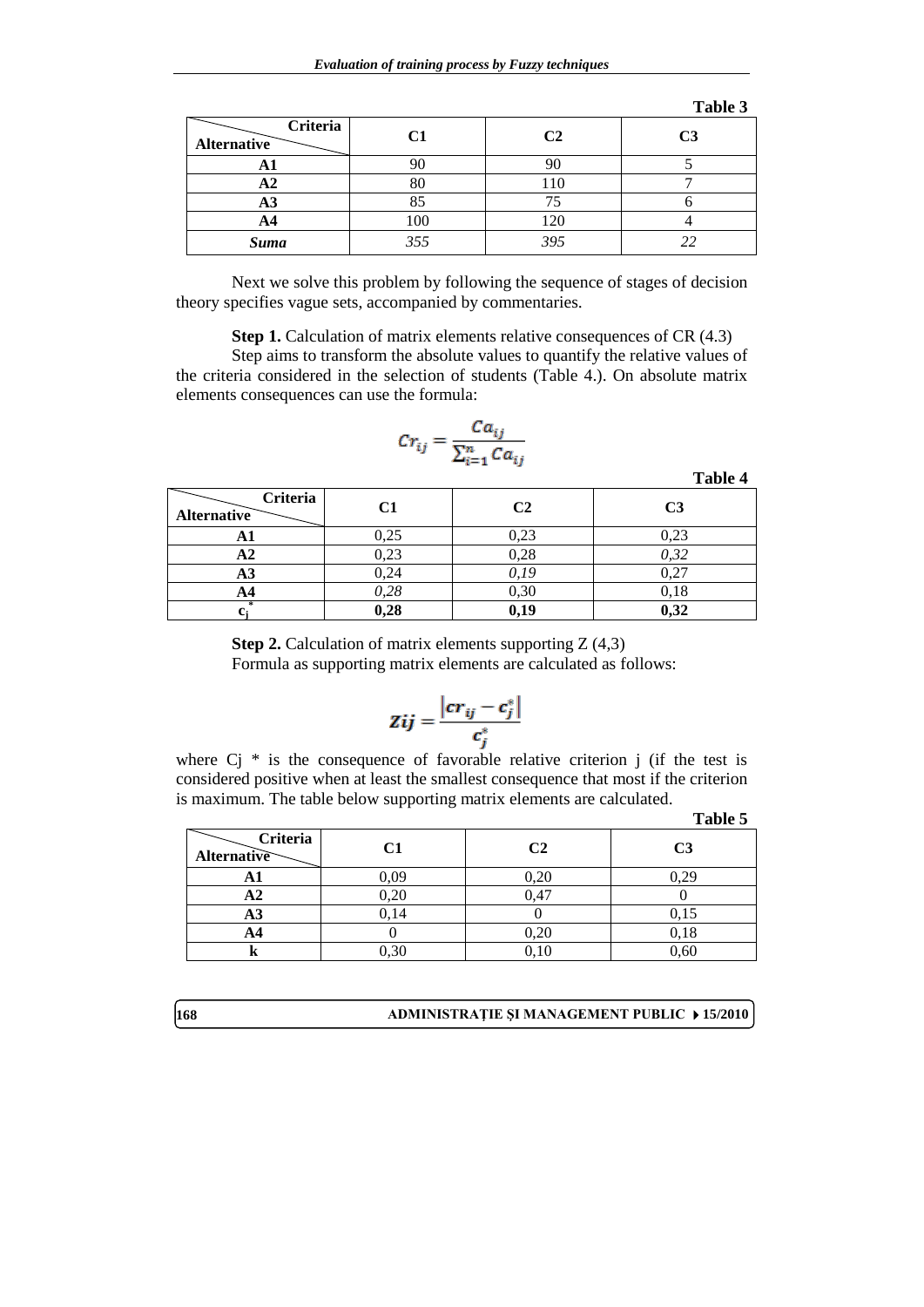**Step 3.** Calculation of matrix elements characteristic functions FC (4,3) At this stage the technique applies fuzzy supporting elements according to the coefficient matrix of importance given by the operation:

$$
fc_{ij}=e^{-k_jz_{ij}}
$$

Table no. 6. calculate matrix elements characteristic functions.

|                                       |      |      | Table 6        |
|---------------------------------------|------|------|----------------|
| <b>Criteria</b><br><b>Alternative</b> | C1   | C2   | C <sub>3</sub> |
| Αl                                    | 0.97 | 0.98 | 0,84           |
| $\bf{A2}$                             | 0,99 | 0,95 | 1,00           |
| A <sub>3</sub>                        | 0,96 | 1,00 | 0.91           |
|                                       | ,00  |      |                |

**Step 4.** Establishing the optimal alternative

The establishment of optimal alternatives apply the matrix elements characteristic functions, balance technique (Bayes-Laplace). Balance technique is used in the formula:

$$
Vopt. = max. \frac{1}{n} * \sum_{j=1}^{n} FC_{ij}
$$

The values obtained are presented in Table 7.

# **Table 7**

| Criteria<br>Alternative | C1   | C2   | C <sub>3</sub> | $ \ast$<br>n |
|-------------------------|------|------|----------------|--------------|
| AΙ                      | 97   | 0,98 | 0,84           | 0,93         |
| ΑZ                      | 0,99 | 0,95 | 1,00           | 0,98         |
| A3                      | 96,  | 1,00 | 0,91           | 0,96         |
| AЧ                      | .00  | 0.94 | 0,90           | 0.95         |

A graphical representation is:



**Fig. 1. Alternative set of decision-making hierarchy technique Bayes-Laplace**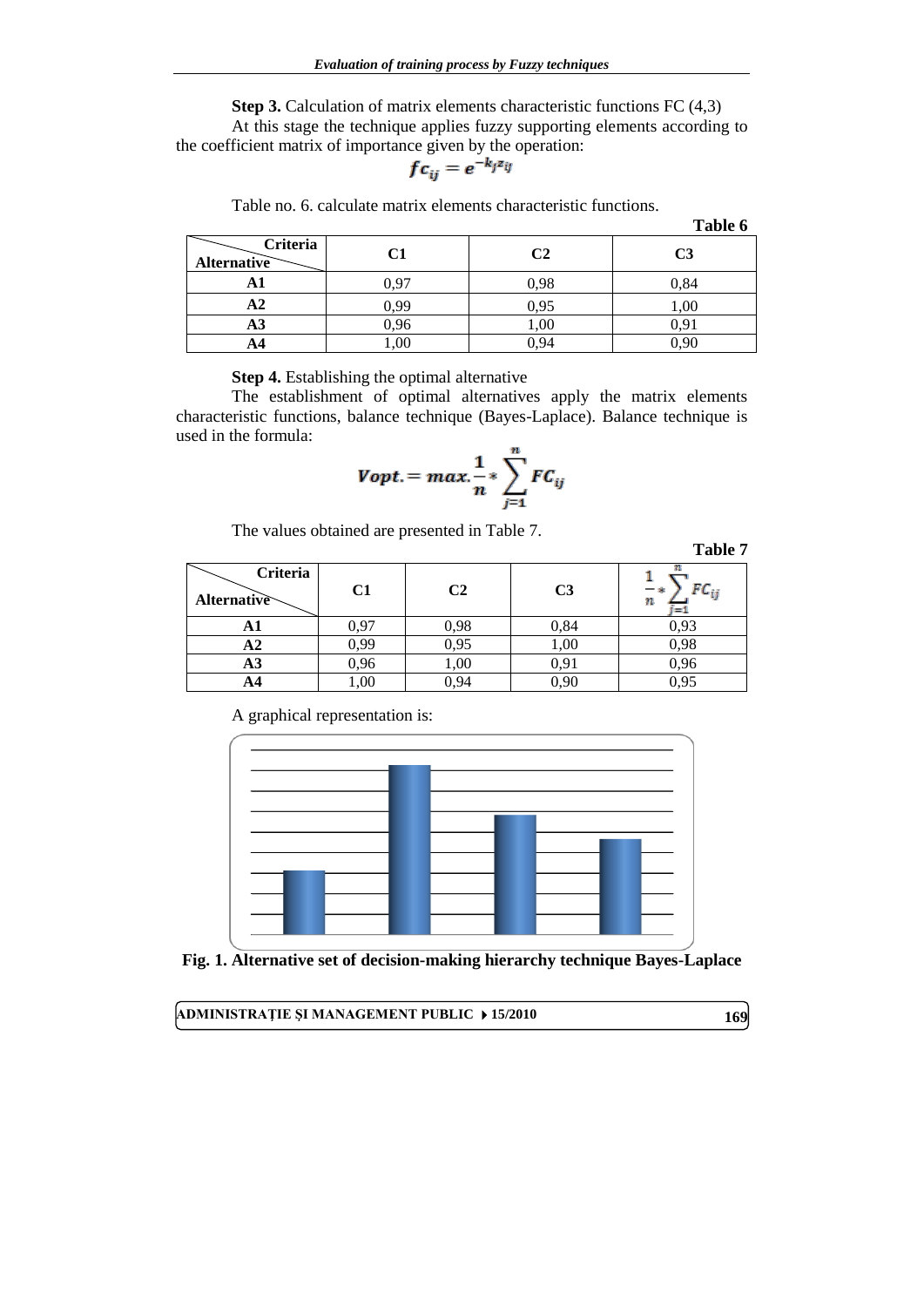## **Conclusions**

Objectivity of scoring students has been and will remain a subject of dispute in education. Identifying methods that allow the learner acceptance of a classification is the desire of every teacher. Whichever method of valuation used, or the science of scoring docimologic, recommended that the final distribution of grades per student to take the form of the Gauss curve (graphical representation of the probability distribution of mean values according to a standard).

In other words, bring to your attention that any vote, which ultimately does not lead to a distribution that is as close as the Gauss, is prone to interpretation. We present two conflicting situations often encountered in practice:

1. Grouping results on a subinterval (eg between 6 and 8) and not scoring range (in education in Romania notes are from 1 to 10) draws a number of criticisms of the scoring because, although the group of students is homogenous, the items used in scoring did not allow for sufficient refining peculiarities. It is recommended that appropriate weighting results to reach the recommended range.

2. Distribution, almost uniform, the performance of students in the recommended range can be interpreted as highlighting the features and elements subject to assessment could be considered the strong point of this notation. However, and this rating may be subject to criticism considering that the heterogeneity of students and the results could be due to external factors, uncontrollable (eg, charging different concepts depending on bibliographic resources accessed by students, some of which are accepted scientific community).

If the problem is to obtain outcomes identified distributed as "Gauss," then one solution may be assessing the comparability. This involves correcting and grading works according to the maximum level of performance achieved in a paper. For example, you read all the entries and select the best and worst work. They will get the maximum score that minimum. Scoring items are set and distributed so as to obtain notes Gauss.

Although at first glance, the proposed solution (the comparability assessment) appears to exceed the above statements (or subinterval grouping nearly uniform distribution throughout the range), it nevertheless raises questions about the standard of quality that may relate to the whole group. It may happen that, although none of the papers assessed did not meet the minimum requirements to obtain the maximum score, or the opposite, even if all works fully meet the requirements, some of them to obtain lower scores. This raises the problem of defining requirements to enable earlier assessment evaluator to shape a picture of the student performing the task.

The test grid is perceived by most students, as an objective means of scoring. Criticism of this form of notation, in particular due to the wording of questions and their difficulty level. It is considered that the appearance of a large number of students of unsatisfactory results were due by the teacher evaluator unidentified the average level of knowledge to formulate appropriate requirements. Identifying the average level can lead to surprising results obtained favorable